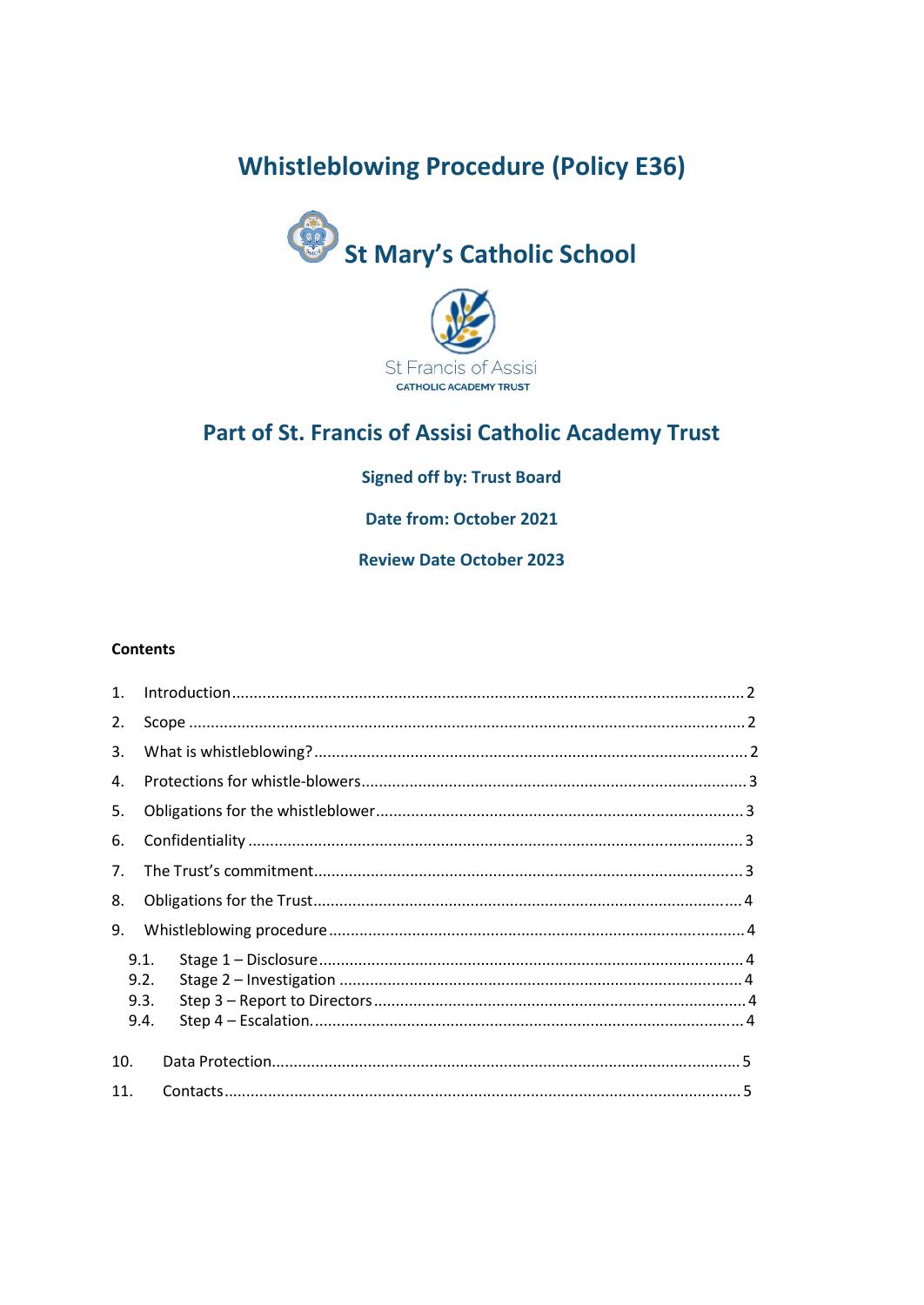#### **1. Introduction**

The aimofthis Policy isto encourage employees and others who have serious concerns about any aspect of the Trust to voice those concerns and feel secure in doing so.

It is important that any fraud, misconduct or wrongdoing is reported and properly dealt with. The Trust encourages all individuals to raise any concerns they may have about the conduct of others or the way in which the Trust is run.

The Trust is committed to the principles of honesty and integrity. A culture of openness and accountability is critical to ensuring these values are authentically lived by.

This policy applies to all employees, workers, agency staff, contractors, service providers, volunteers, directors, and any other officers of the Trust.

This policy does not form part of any employee's contract of employment and it may be amended at any time.

#### **2. Scope**

If your concern relates to how you have been treated this should be raised under the grievance policies.

The whistleblowing policy will not replace any existing policies or procedures. If misconduct is discovered as a result of any investigation under this policy the Trust's disciplinary policy will be used.

The Trust encourages individuals to disclose any concerns they may have regardless of whether they are covered by this or another policy.

#### **3. What is whistleblowing?**

Whistleblowing means the reporting of information which relates to actual or suspected wrongdoing related to a "qualifying disclosure".

A qualifying disclosure is one made in the public interest by a worker who has a reasonable belief that:

- a criminal offence
- a miscarriage of justice
- an act creating risk to health and safety
- an act causing damage to the environment
- a breach of any other legal obligation
- concealment of any of the above

is being, has been, or is likely to be, committed.

It is not necessary for a whistle-blower to have proof of such an act for the protections of this policy to apply; they must only have a reasonable belief.

Potential whistle-blowers should have reasonable grounds for believing the information they are disclosing is accurate.

Where a disclosure fails to show that one of the six categories of wrongdoing has been or is likely to be occur, it cannot amount to a qualifying disclosure for the purposes of the whistleblowing legislation.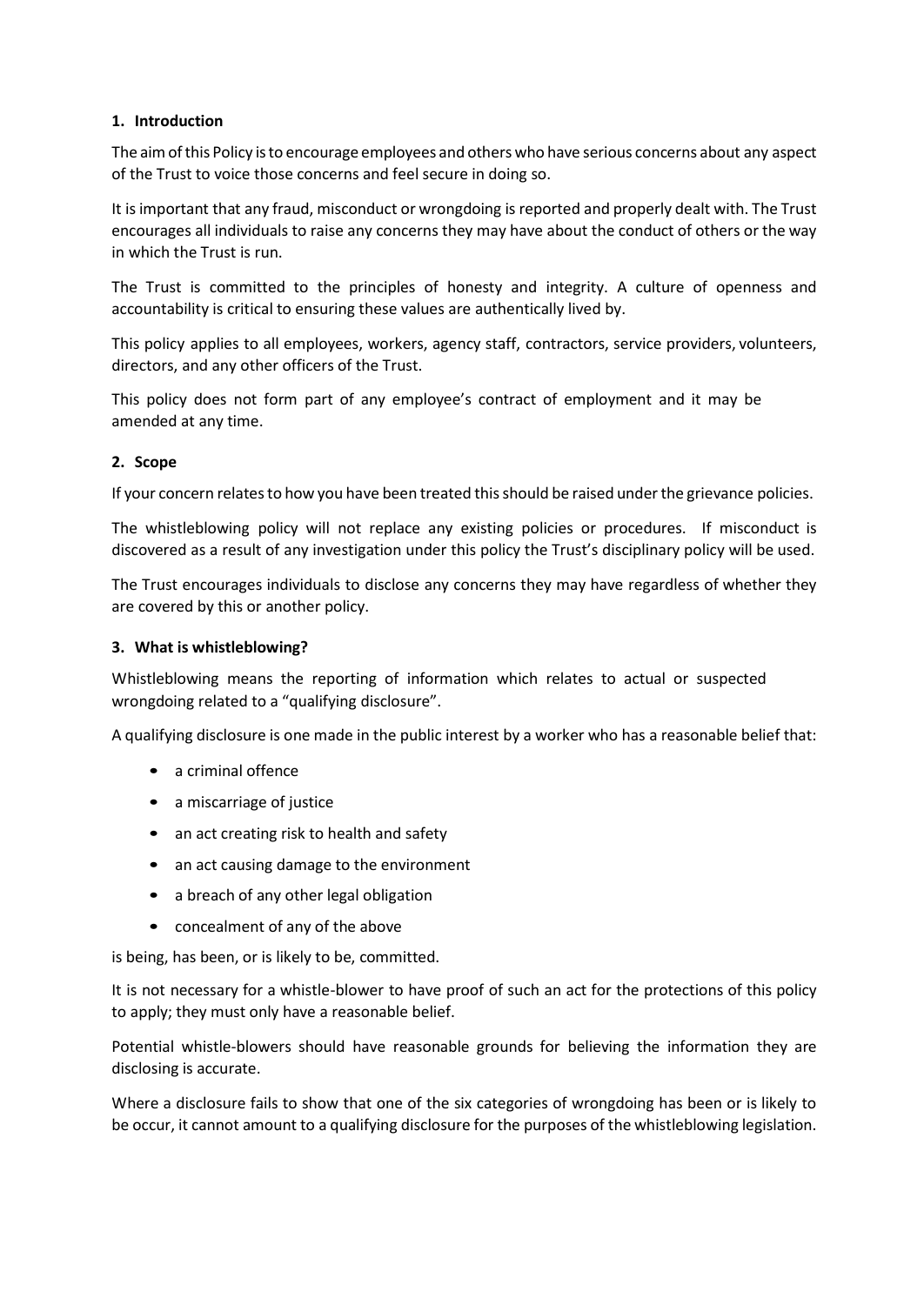Potential whistle-blowers are encouraged to seek support from a senior manager, HR within the Trust, or their trade union representative if they are unsure whether to make a disclosure or to access support in making a disclosure, regardless of whether it is qualifying or not.

#### **4. Protections for whistle-blowers**

This policy has been written to take account of the Public Interest Disclosure Act 1998 and other relevant legislations, which protects workers making disclosures.

A whistle-blower who makes a qualifying disclosure has the right not to be dismissed, subjected to any other detrimental detriment, or victimised, because they have made a disclosure.

Victimisation of a whistle-blower for raising a qualifying disclosure will be a disciplinary offence. The Trust will not dismiss anyone on the basis that they have made an appropriate lawful disclosure in accordance with the law and this policy.

Whistle-blowers may seek support and advice from organisations such as the whistle blowing charity Protect [\(https://protect-advice.org.uk](https://protect-advice.org.uk/) / 020 3117 2520) or ACAS [\(www.acas.org.uk\)](http://www.acas.org.uk/).

#### **5. Obligations for the whistle-blower**

An instruction to cover up wrongdoing is in itself a disciplinary offence. A whistle-blower who is told not to raise or pursue any concern, even by a person in authority, should not agree to remain silent.

Whistleblowing to an external agency without first using the procedure below may be considered a breach of the Trust's Code of Conduct.

It is not appropriate to whistle blow to the media in any circumstances and may be considered gross misconduct.

Maliciously making a false allegation is a disciplinary offence.

#### **6. Confidentiality**

The Trust encourages individuals to voice their concerns openly. If anyone wishes to raise concerns confidentially, the Trust will make every effort to keep their identity secret.

The Trust will consult with the whistle-blower before divulging their identity to any party, including an investigator.

The Trust does not encourage anonymous disclosures as this may make it harder to establish the credibility of an allegation and may make investigation difficult or impossible. Anonymous concerns will be taken seriously and investigated as far as is possible under this policy.

#### **7. The Trust's commitment**

Any matter raised under this policy and procedure will be investigated thoroughly, promptly and confidentially.

Whilst the Trust will aim to keep the employee informed of the progress of the investigation and likely timescales, sometimes the requirement for confidentiality will prevent full information about the investigation and any consequential disciplinary action from being disclosed.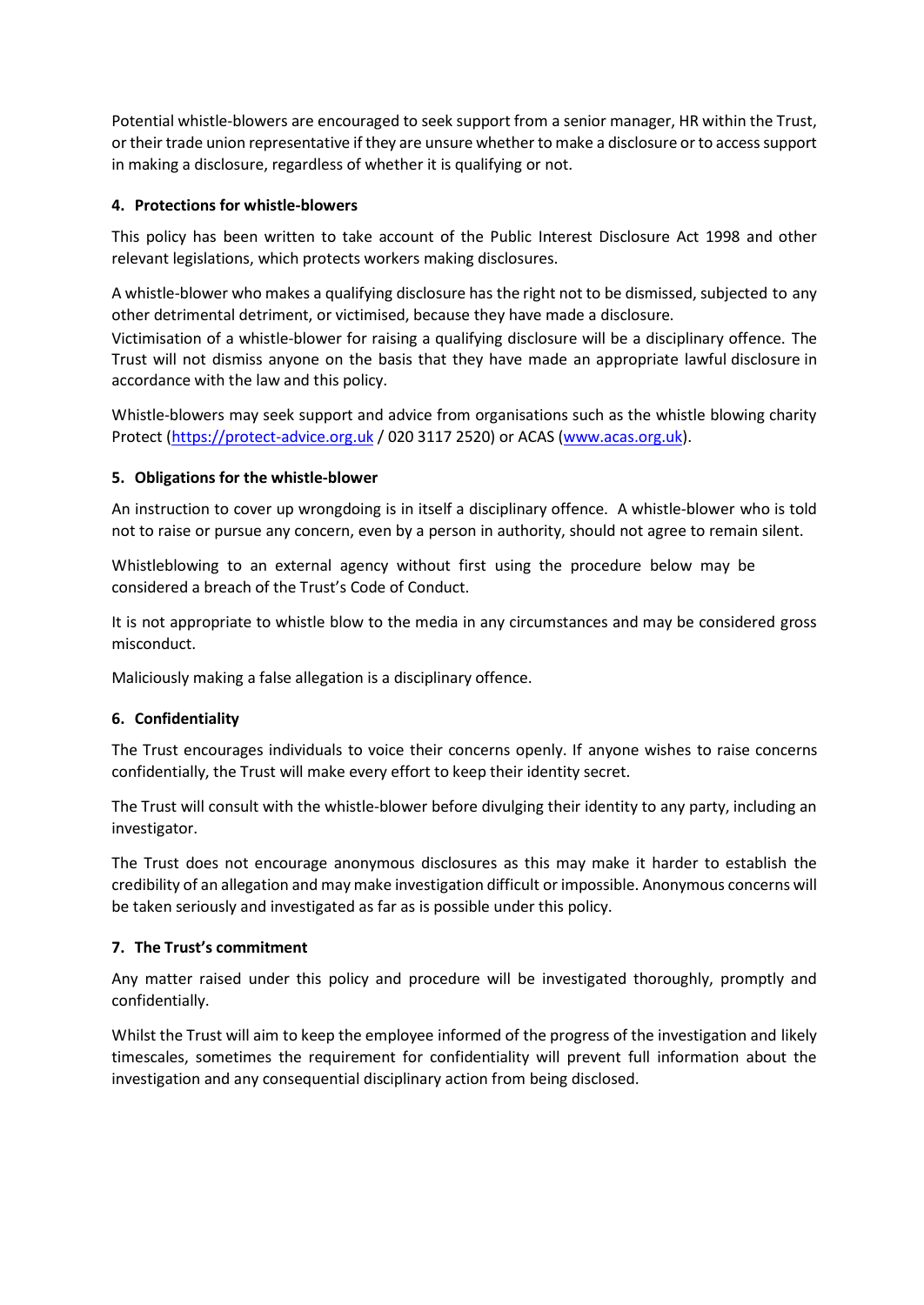#### **8. Obligations for the Trust**

It is a requirement under the Academies Financial Handbook that academy trusts must have procedures for whistle-blowing, and directors must agree the whistleblowing procedure. The trust will appoint at least one director and one member of staff who other staff can contact to report concerns, and must ensure all staff are aware of the process and how concerns will be managed.

The Academies Financial Handbook sets out a requirement that the board of directors must notify the Education and Skills Funding Agency (ESFA) as soon as possible, of any instances of fraud, theft and/or irregularity exceeding £5k individually, or £5k cumulatively in any financial year. Unusual or systematic fraud, regardless of value, must also be reported.

#### **9. Whistleblowing procedure**

#### **9.1. Stage 1 – Disclosure**

The whistle-blower should initially raise their concern to their line manager. They may do this orally or in writing.

If the concern relates to the line manager or any person to whom they report (other than the Headteacher) the whistle-blower should raise the issue with the Headteacher.

If the concern relatesto the Headteacher, the whistle-blower should raise this with the Director or employee named at the end of this policy.

If the concern is about the Chair of Governors, any individual governor or the whole local governing body should be addressed should be addressed to Mr Gaspare Nicolini, Chair of Directors, via the trust office at [r.faulkner@stfrancistrust.net.](mailto:rebeccafaulkner@stfrancistrust.net) Please mark them as Private and Confidential.

If the concern is about the Chief Executive Officer (CEO) or a Director of the Trust, should be addressed to Mr Gaspare Nicolini, Chair of Directors, via the trust office a[t r.faulkner@stfrancistrust.net.](mailto:rebeccafaulkner@stfrancistrust.net) Please mark them as Private and Confidential.

#### **9.2. Stage 2 – Investigation**

The Trust will arrange an investigation into the concerns raised. This will take place as soon as is reasonably practicable.

The investigation may involve the whistle-blower and other individuals involved meeting with the investigator and giving a written statement.

At any investigatory meetings the whistle-blower is entitled to be accompanied by a recognised trade union representative or a work colleague.

#### **9.3. Step 3 – Report to Directors**

The investigator will report to the board of directors before any further action is taken. The board will decide on potential outcomes including, but not limited to:

- invoking the Trust's disciplinary process, or other relevant policy
- referral to the police, government department or regulatory agency
- no further action

On conclusion of any investigation, the whistle-blower will, as far as is practicable and where it is reasonable to do so, be told the outcome of the investigation and what the Trust has done, or proposes to do, about it. If no action is to be taken, the reason for this will be explained.